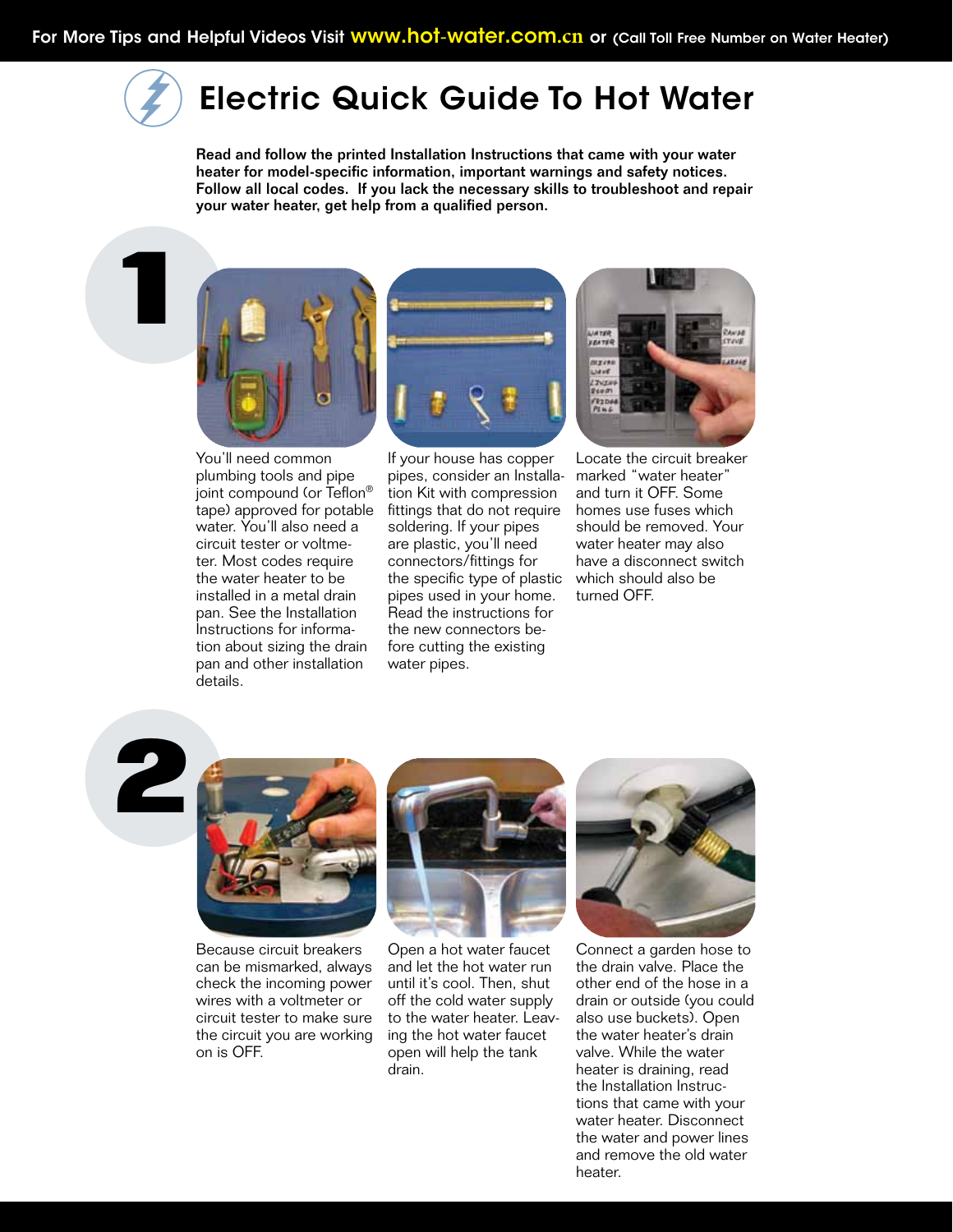**3**



Almost all homes have check valves in the plumbing system and now need a thermal expansion tank installed near the water heater. The expansion tank is attached to the cold water inlet line. To operate properly, the expansion tank must be pressurized with air. Refer to the expansion tank's instructions for details.



The Temperature and Pressure Relief Valve (T&P) is an important safety device. It opens to relieve pressure if the water temperature or pressure is too high. Use the new T&P that came with your new water heater. Don't reuse the old T&P valve.



The Temperature and Pressure Relief Valve (T&P) discharge pipe should be terminated near a floor drain with an air gap of no more than 6 inches between the end of the discharge pipe and the drain. Some localities require terminating the T&P discharge pipe outside. In cold climates, we recommend using a floor drain. In all cases, follow the codes for your location. Warning: Do not plug or cap the T&P discharge pipe.

**4**



Install the hot and cold water lines. The water heater's inlet and outlet connections contain nonmetallic parts. Don't solder pipe directly to these connections. Instead, solder threaded adapters to short pieces of pipe so that soldering is done a foot or so from the water heater connections. Open the cold water supply valve and fill the tank.



Open a nearby hot water faucet. At first, you'll just get air from the faucet, then sputtering, and finally, on, the upper element will a full flow. Then, let the "hot" water run full for three minutes to ensure the tank is completely full. The tank must be completely full of water before connecting electric power or you will burn out (dry fire) the upper heating element.



If the tank is not completely full of water when electric power is turned burn out. If this happens, you'll have no hot water until the upper heating element has been replaced.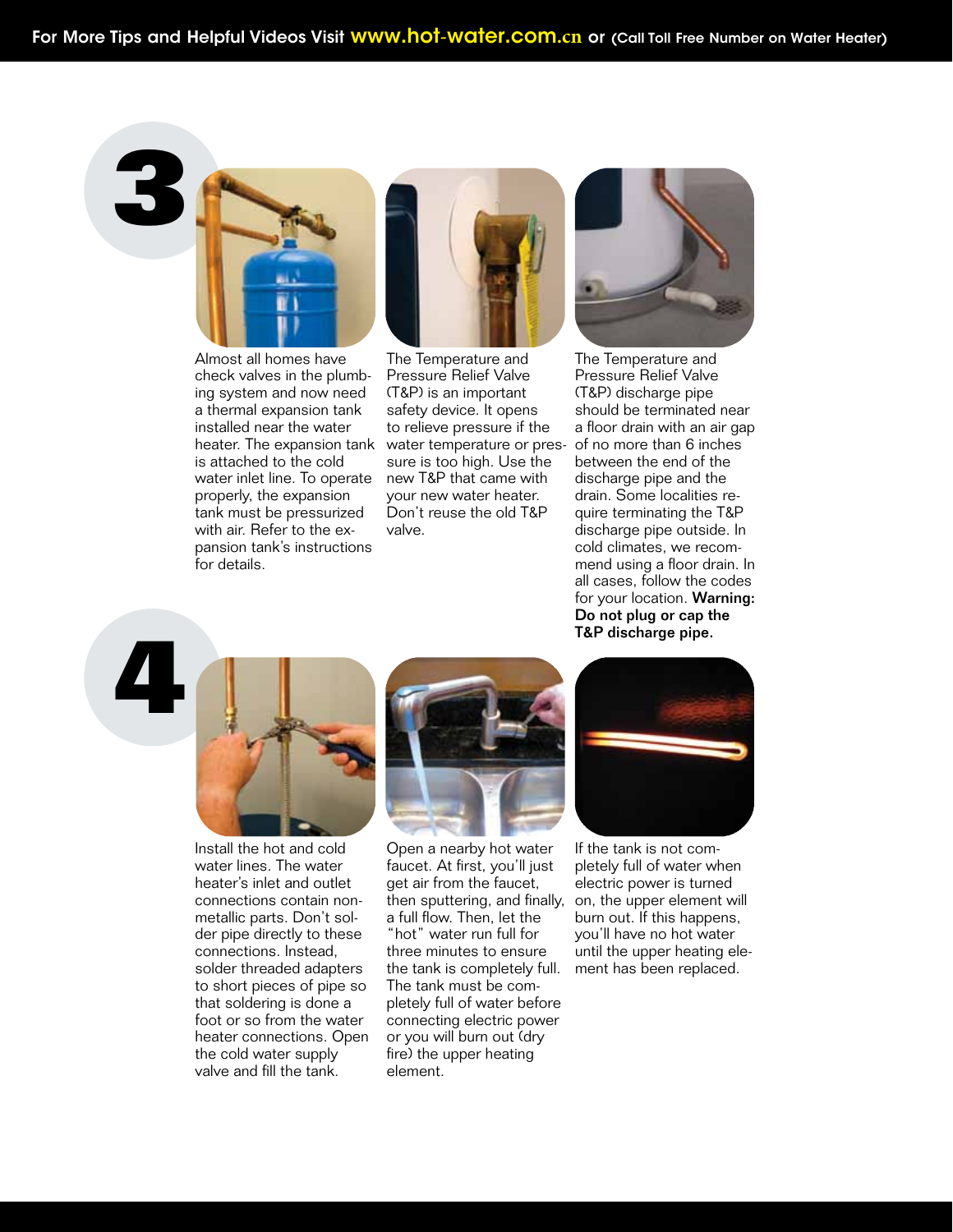## **5**



Check the water connections for leaks. Most leaks are due to problems with the inlet or outlet water connections (not a tank leak).



Consult the Installation Instructions and the wiring diagram and labels on the water heater. Make sure your home's wiring and circuit breakers are in good condition and are correct for the model you are installing. Connect the power wires and the green power on. or copper ground wire. The ground wire must be connected to the water heater's green ground screw.

|                                                                          | <b>INSTALLATION</b><br><b>CHECKLIST</b>                                                                                               |
|--------------------------------------------------------------------------|---------------------------------------------------------------------------------------------------------------------------------------|
|                                                                          | <b>Andrew Company Company</b><br><b>Lating a minimal Ellisonary</b>                                                                   |
| 131<br><b>Charles down</b>                                               | <b>USUARING &amp; SPINS R</b><br><b>Weler System Plains</b>                                                                           |
| <b>SPEE RUB The secretary primary</b><br><b>THE TWO STATES STATES IN</b> | model all y barrera for to a ward she<br>katakaman alikuwa<br>waliozaliwa kataka kutoka ku<br><b>Double and and and the company's</b> |
| <b>Second Property College Pro</b><br>acasan ara<br>Financing            | tion Time Station<br><b>Burning Cannochana</b><br><b>Pinnig Kill</b>                                                                  |
| <b>PRODUCTS</b> TOOLEAN AN<br>ï                                          | <b>Rail Smith B</b>                                                                                                                   |

The Installation Instructions have a handy Check List. Review each item on the Check List and make corrections or repairs as necessary. It's important that every step has been successfully completed before turning electrical





The upper and lower thermostats are both set at the recommended temperature setting of 120˚ Fahrenheit at the factory. Higher temperatures increase the risk of scalding. See the Installation Instructions and the water heater's labels for detailed instructions and important safety information about scalding.



Replace the insulation, plastic protectors, and the upper and lower access panels. Replace the cover on the electrical junction box (on the top of the water heater).



Turn the circuit breaker (or fuses) back on (and the disconnect if you have one). Because the tank is full of cold water, it may take several hours to reach normal operating temperature.